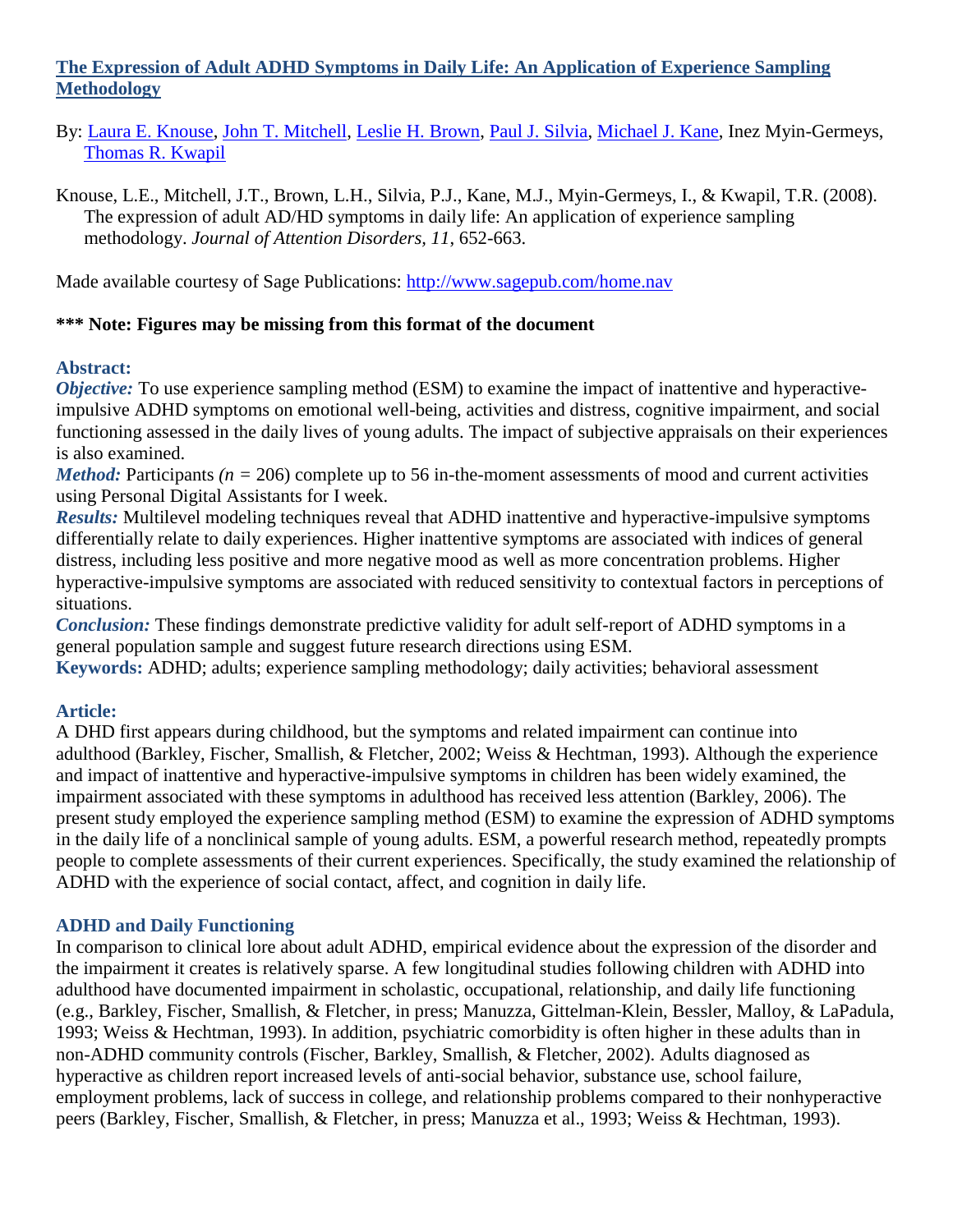Outcomes from studies of adults diagnosed with ADHD in childhood and followed to adulthood differ somewhat from findings with samples of clinic-referred adults (Barkley, 2006)—however, clinic-referred adults also report greater functional impairment than controls. Although studies of clinic-referred adults with ADHD indicate increased psychiatric comorbidity (Biederman et al., 1993), clinic-referred adults may report even higher rates of internalizing symptoms than adults followed from childhood (Young, Toone, & Tyson, 2003). Additionally, clinic-referred adults with ADHD and adults reporting a prior ADHD diagnosis have more relationship and employment problems than controls (Barkley, Murphy, & Kwasnik, 1996; Biederman et al., 2006) and describe themselves as less socially competent (Friedman et al., 2003). Adults with ADHD, regardless of referral source, are impaired academically compared to those without the disorder, and fewer of them attempt or complete college (Barkley et al., in press; Biederman et al., 1993; Biederman et al., 2006). On the whole, a person with higher levels of ADHD symptoms might be expected to experience greater stress and negative life events as well as diminished positive affect. In addition, self-report of inattentive symptoms might be associated with cognitive difficulties in daily life.

Limited evidence also suggests that subjective appraisals may vary with respect to ADHD symptoms. Children with ADHD overestimate their competence in a variety of domains, despite performing worse than their non-ADHD peers (Hoza et al., 2004). Knouse, Bagwell, Barkley, and Murphy (2005) also found that adults with ADHD were more likely to overestimate their driving competence despite using fewer safe behaviors and reporting more citations and accidents. Other studies suggest that problems with low self-esteem are common among those high in ADHD symptoms (Slomkowski, Klein, & Manuzza, 1995). Therefore, the relationship between ADHD symptoms and subjective appraisals of the self is unclear. Importantly, few studies examine the impact of contextual factors on self-appraisals with respect to these symptoms.

### **Challenges in Research on Adult ADHD and Functioning**

Clinical research on the impact of ADHD on adult functioning involves a number of challenges, including the need to rely on retrospective reports that may not correspond to daily behavior and the difficulty of independently assessing the impact of inattentive versus hyperactive-impulsive symptoms. First, data obtained in prior studies of functional impairment using retrospective reports may not correspond to life experiences reported as they occur. People experiencing ADHD symptoms—especially inattentive symptoms—may be especially susceptible to biases or distortions in memory of functioning in daily life. Thus, self-report methods that tap target behaviors in natural settings may provide a more accurate and ecologically valid assessment of functioning than self-reports that are typically administered in laboratory settings (Barkley, 1991). Second, prior clinical studies have focused on the effects of an overall ADHD diagnosis and often have not distinguished between the impact of inattentive versus hyperactive-impulsive symptoms on adult functioning.

Factor analyses of ADHD symptom items indicate two factors: inattention and hyperactivity-impulsivity (Lahey et al., 1988). The *Diagnostic and Statistical Manual of Mental Disorders* (4th ed., text revision; *DSM-IV-TR*; American Psychiatric Association, 2000) diagnosis of ADHD is categorical in nature, but the symptoms of inattention and hyperactivity-impulsivity are expressed dimensionally as the extreme end of a continuum of ADHD behaviors (Levy, Hay, McStephen, Wood, & Waldman, 1997). Even subclinical levels of adolescent ADHD are associated with impairment in multiple domains (Whalen, Jamner, Henker, Delfino, & Lozano, 2002). Although measures of these dimensions are highly correlated (e.g., *r* =.72 in Mitchell & Nelson-Gray, 2006), the different symptom domains are associated with distinct patterns of functioning and impairment (Lahey et al., 1994; Milich, Balentine, & Lynam, 2001). For example, extra-version is associated with hyperactive-impulsive symptoms, but not inattentive symptoms, in a dimensional analysis (Parker, Majeski, & Collin, 2004). Because extraversion includes a sociability component (Costa & McCrae, 1992), a differential relationship should emerge between inattentive and hyperactive-impulsive symptoms with social functioning in daily life.

# **ESM and Context in Daily Life**

Researchers have recently begun using ESM to explore the expression of ADHD symptoms in daily life. ESM is a widely used, within-day self-assessment technique in which participants are prompted at random intervals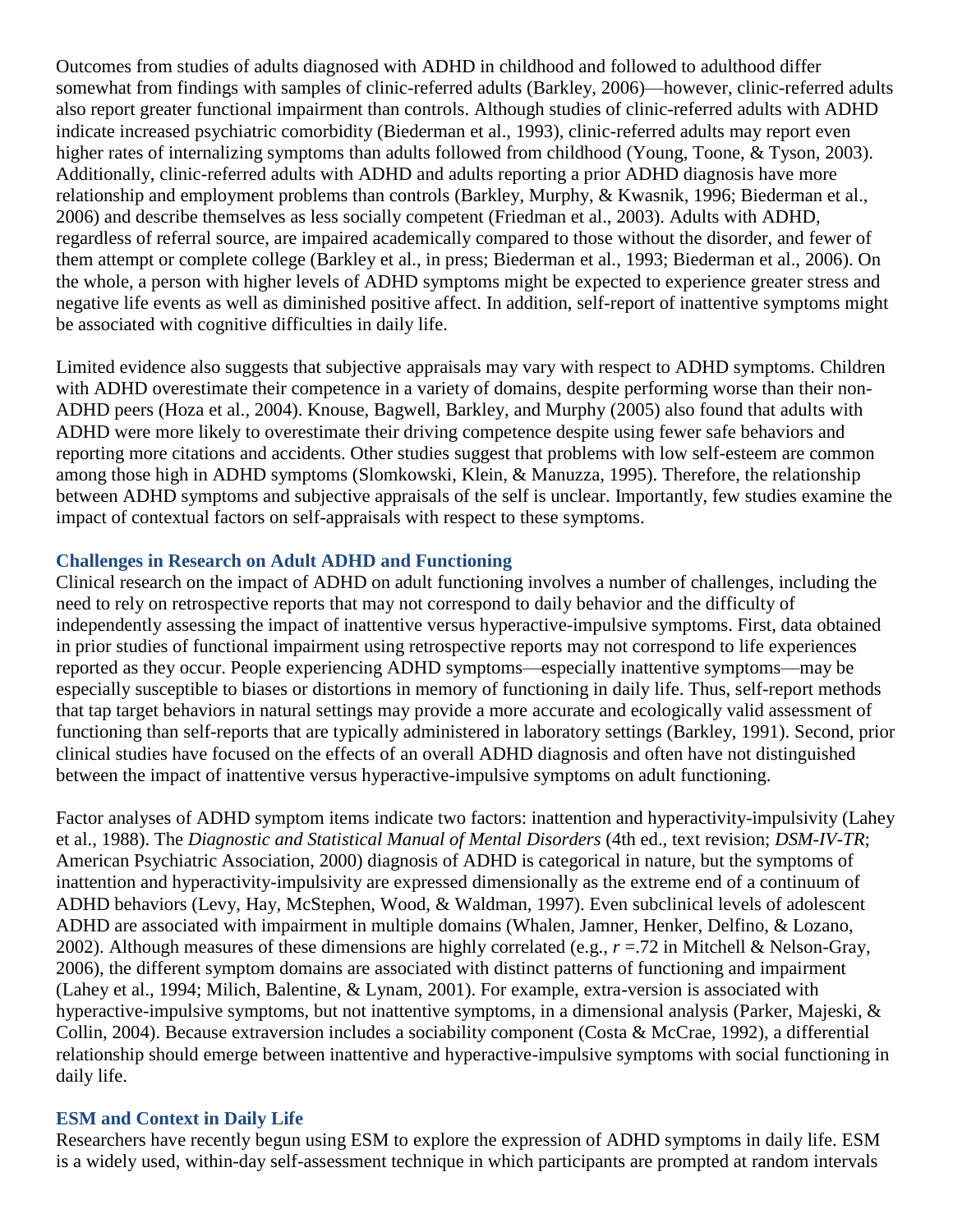to complete a brief questionnaire. ESM has been used in clinical and social psychology research, and it offers several powerful advantages relative to traditional data collection procedures (e.g., Csikszentmihalyi & Larson, 1987; deVries, 1992; Reis & Gable, 2000). Specifically, ESM (a) repeatedly assesses participants in their normal daily environment, thereby enhancing eco-logical validity; (b) assesses the participants' experiences at the time of the signal, thereby minimizing retrospective bias; (c) allows for an examination of the context of participants' experiences; and (d) allows for the use of powerful multilevel statistics. These statistical procedures are required to analyze the nested data provided by ESM. Furthermore, they enable the researcher to examine the aforementioned context effects.

Whalen et al. (2002) employed ESM with an adolescent community sample. They found that self-reports of higher ADHD symptoms were associated with increased negative affect and decreased positive affect, lower alertness, less engagement in achievement-oriented activities, more time spent with friends and less with family, and more tobacco and alcohol use. The sample was classified into upper, middle, and lower tertiles by total ADHD symptoms to allow for a quasi-dimensional view of ADHD. However, the authors did not differentiate between inattentive and hyperactive-impulsive symptoms.

### **Goals and Hypotheses**

The present study used ESM to examine the effect of inattention and hyperactivity-impulsivity symptoms on emotional well-being, daily activities and distress, cognitive impairment, and social functioning assessed in daily life in a nonclinical sample of young adults. Because it represents the first application of ESM to the study of adult symptoms of ADHD, this study was designed to address the challenges of assessing adult functional impairment. In place of retrospective self-report of functioning, we collected repeated in-the-moment ratings of activities and subjective appraisals.

Finally, we examined the relationship of inattentive and hyperactive-impulsive symptoms with daily experience across a range of symptom levels in a nonclinical population. This dimensional approach provides more information and statistical power than dichotomizing samples based on symptom counts (Milich, Hartung, Martin, & Haigler, 1994). We hypothesized that inattentive and hyperactive-impulsive symptoms would be associated with diminished positive and increased negative affect, greater distress in daily activities, and cognitive impairment (e.g., difficulty concentrating). Given their relationship with extraversion, hyperactiveimpulsive symptoms were predicted to be positively associated with involvement in social activities, whereas this was not predicted for inattentive symptoms. We also considered the impact of people's subjective appraisals of situations on their experiences and ADHD symptoms.

# **Method**

#### *Participants*

Usable data were collected for 206 students enrolled in general psychology courses at the University of North Carolina at Greensboro (UNCG) during the 2004-2005 academic year. Participants volunteered for the study through the department's Web-based research participation system and received course credit for participation. The sample was 75% female and 25% male. The ethnicity of the sample was 72% Caucasian, 25% African American, 1% Hispanic, 1% Asian, and 1% unspecified. The gender and ethnicity of the sample were consistent with the student demographics at UNCG. The mean age of the sample was 19.4 years  $(SD = 1.9)$ . Age and sex were not associated with ratings of inattention and hyperactivity-impulsivity.

# *Materials and Procedures*

*Paper-and-pencil measures***.** Participants completed a brief demographic questionnaire and the Attention-Deficit/Hyperactivity Rating Scale (AD/HD-RS; DuPaul, Power, Anastopoulos, & Reid, 1998), along with other measures not used in this study, as part of departmental mass screening sessions that lasted 1.5 to 2 hr. Students received course credit for their participation. The AD/HD-RS lists the *DSM-IV* inattentive and hyperactive-impulsive criteria for the disorder and asks participants to rate the frequency of each behavior based on a 4-point Likert-type scale (0 = *never or rarely*, 1 = *sometimes*, 2 = *often*, 3 = *very often*). Ratings of current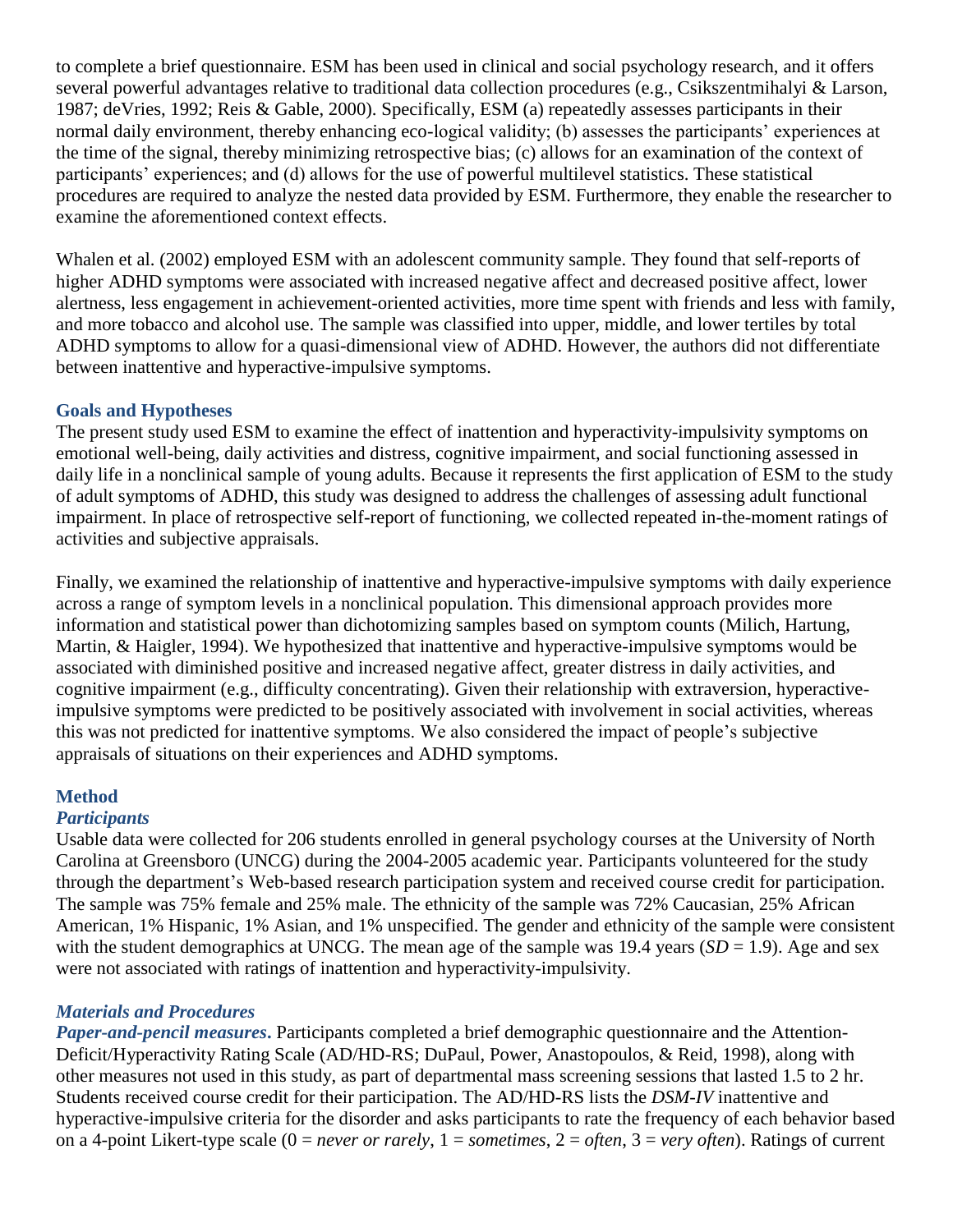symptoms (last 6 months) were used in this study. Internal consistency (coefficient alpha) was .83 for the nineitem Inattention subscale and .74 for the nine-item Hyperactive-Impulsive subscale in the present sample.

*ESM information session***.** At the start of the ESM study, participants attended a 1-hr information session. During this session, experimenters obtained informed consent and pro-vided Personal Digital Assistants (PDAs; Palm Pilot Zire model). The PDAs used iESP software (Intel Corporation, 2004), a modification of the widely used ESP software (Feldman-Barrett & Barrett, 2004). After learning how to use the PDA in an instructional session, participants completed a practice questionnaire to ensure familiarity with study procedures. Before participants finished the session, they received a written summary of the study instructions and contact information in the event that they experienced problems with the procedures.

*ESM procedures***.** PDAs signaled the participants, administered the questionnaires, and time stamped and recorded the participants' responses. Participants were signaled to complete the ESM questionnaire eight times daily between noon and midnight for 7 days. One signal occurred randomly during each of the eight 90-min blocks that fell within the 12-hr window. Participants responded by tapping the appropriate answer on the PDA screen with a stylus. Participants had up to 5 min to initiate their responses following the signal and up to 3 min to complete each question. After these time intervals (or the completion of a questionnaire), the PDA turned off and would not reactivate until the next signal, which ensured that participants could not skip questionnaire administrations and complete them later. The ESM questionnaires required about 2 min to complete.

Participants were also asked to return to the lab on Days 2 and 4 of the study to allow investigators to download their data. These visits were scheduled to decrease the likelihood of data loss resulting from lost or defective PDAs and to increase the likelihood of participants regularly completing the protocols. Participants received research credit for taking part in the PDA portion of the study; people who completed at least 70% of the PDA questionnaires were entered into a drawing for one of two \$100 gift cards awarded each semester.

The ESM questionnaire included 32 questions that inquired about cognitions, affect, activities, and social contact that the participant was experiencing at the time of the signal. Most of the items were rated on a 7-point scale from 1 (*not at all*) to 7 (*very much*). The ESM questionnaire included a four-item positive affect index (including items such as "I feel happy right now"), a five-item negative affect index (including items such as "I feel sad right now"), a four-item activity impairment index (including items such as "It takes a lot of effort to do this activity"), a two-item cognitive impairment index (including items such as "I have trouble concentrating right now"), a five-item social impairment index (including items such as "Right now my time with this person [these people] is important to me"), and a three-item social isolation index (including items such as "Right now I enjoy being alone"). An index of perceived competence was computed by subtracting the score (1 to 7) of the item "Right now it takes a lot of effort to do this activity" from the score (1 to 7) of the item "Right now I have the ability to do this activity." Positive and negative affect were conceptualized as separate dimensions. The ratings of each dimension were made on unipolar scales indicating the degree to which the mood was pre-sent, not on a bipolar scale that ranged from negative to positive valence (see Watson, 2000). The positive and negative affect indices correlated –.43, consistent with the notion that they assess related but separate constructs. Coefficient alpha was .90 for positive affect, .91 for negative affect, .69 for activity impairment, .83 for cognitive impairment, .90 for social impairment, and .80 for social isolation.

*Statistical methods***.** ESM data have a hierarchical structure in which ESM ratings made in daily life (Level 1 data) are nested within participants (Level 2 data). Multilevel modeling provides a more appropriate method than conventional regression analyses for analyzing nested data (Affleck, Zautra, Tennen, & Armeli, 1999; Schwartz & Stone, 1998). Multilevel modeling techniques are an extension of the more commonly used multiple regression analyses (Hox, 2002; Luke, 2004), and they are standard for the analysis of ESM data (see Nezlek, 2001; Reis & Gable, 2000).

The multilevel analyses in the present study examined two types of relationships between the ADHD ratings and experiences rated in daily life. The first was the intercept of the Level 1 criterion, which assessed the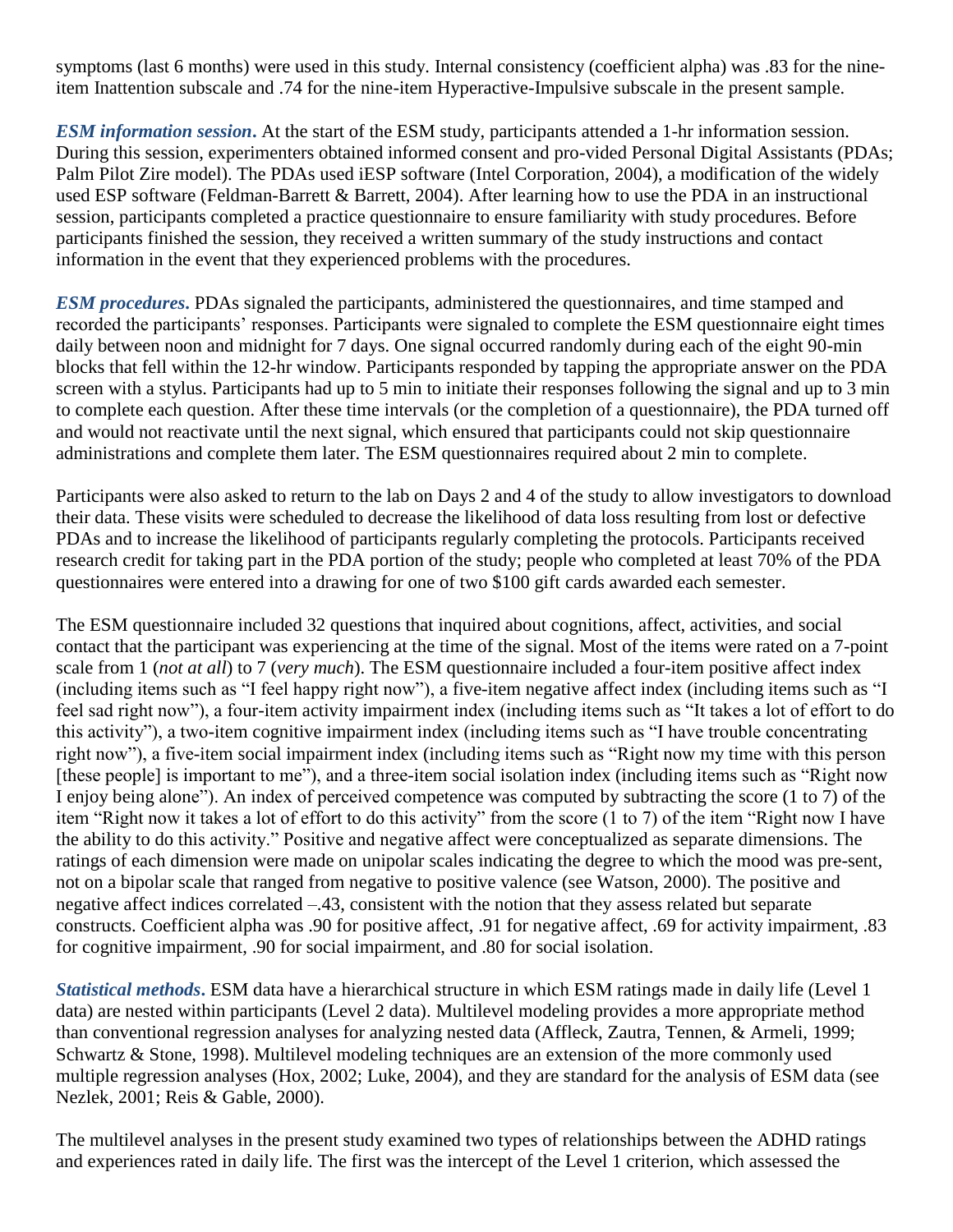independent effects of the Level 2 predictors (e.g., inattention and hyperactivity-impulsivity) on Level 1 dependent measures (e.g., ESM ratings of thought impairment in daily life). The intercept, β0, was computed using the formula,  $\beta 0 = \gamma 00 + \gamma 01(\text{sex}) + \gamma 02(\text{inattention}) + \gamma 03(\text{hyperactivity-impulsivity}) + \mu 0(\text{in which } \gamma 00$ is the mean value of the Level 1 dependent measure, 0j are the effects of the Level 2 predictors, and µ0 is the error term). The γ0j coefficient provides information that is comparable to the unstandardized regression weight of each Level 2 predictor with the Level 1 measures.

The second analyses examined the cross-level interactions of the relationships of the Level 1 ESM variables (e.g., stress of an activity and thought impairment) with the Level 2 ratings of ADHD symptoms and sex. Crosslevel interactions (or slopes-as-outcomes effects, as they are sometimes called; see Kreft & de Leeuw, 1998) test whether Level 1 relationships vary as a function of Level 2 variables. For example, the relationship between thought impairment and perceived competence (both Level 1, within-person variables) may vary as a function of the level of hyperactivity-impulsivity but not inattention (both Level 2, between-person variables). A crosslevel interaction is evaluated by estimating the effect of the Level 2 predictor on the Level 1 slopes, using the equation  $\beta$ 1 = γ10 + γ11(sex) + γ12(inattention) + γ13(hyperactivity-impulsivity) +  $\mu$ 1 (in which γ10 is the mean value of the Level 1 slope, γ1j is the effects of the Level 2 predictors, and µ1 is the error term). If a Level 2 predictor is significant, then it explains variability in the within-person slopes. The  $\gamma$ 10 coefficient evaluates the strength of the relationship of the Level 1 predictor and criterion, independent of the Level 2 variables. These values are reported, although they are not necessarily directly related to hypotheses regarding inattention and hyperactivity-impulsivity.

In all of these analyses, we simultaneously assessed the effects of the Level 2 variables inattention and hyperactivity-impulsivity on the Level 1 intercepts and slopes to examine the independent effect of each variable. The multilevel data were analyzed with Hierarchical Linear Modeling 6 (Raudenbush, Bryk, & Congdon, 2001). Consistent with the recommendations of Cohen, Cohen, West, and Aiken (2003) and Luke (2004), the Level 1 and Level 2 predictors were grand mean centered. The data departed from normality, so we calculated parameter estimates using robust standard errors, following the recommendations of Hox (2002).

#### **Results**

The mean symptom severity score on the nine-item Inattention subscale was  $7.3$  ( $SD = 5.3$ , range  $= 0$  to 27). The mean symptom severity score on the nine-item Hyperactivity-Impulsivity subscale was  $7.7$  (*SD* = 4.5, range  $= 0$  to 27). Male and female participants did not differ on either subscale. Participants averaged completing 41.6 usable questionnaires  $(SD = 11.0)$ . There were modest, albeit significant, Pearson correlations between the number of usable records and scores on inattention  $(r = -18, p < .05)$  and hyperactivity-impulsivity  $(r = -.20, p$  $<$ .01). As in past research, the inattentive and hyperactive-impulsive dimensions were highly correlated ( $r =$  $.70, p < .05$ ).

Multilevel analyses assessed the expression of inattention and hyperactivity-impulsivity in daily life in four domains of functioning: mood, current activities, social functioning, and cognition. We computed the effect of each ADHD symptom rating on the Level 1 intercepts and slopes after partialing out the variance associated with sex and the other ADHD symptom rating. All analyses had 203 degrees of freedom.

#### **Relationship of ADHD Symptoms With Ratings of Mood in Daily Life**

Our first set of analyses tested whether inattention and hyperactivity-impulsivity were associated with selfreported affect in daily life, whether affect was associated with social contact, and whether the relationship of affect and social contact was moderated by ADHD symptoms. Inattention had a significant inverse relation-ship with positive affect in daily life ( $\gamma = -0.28$ ,  $SE = 0.07$ ,  $t = -3.78$ ,  $p < 0.001$ ), whereas hyperactivity-impulsivity was not related to positive affect ( $γ = .12$ ,  $SE = .07$ ,  $t = 1.56$ ). Consistent with Fleeson, Malanos, and Achille (2002) and Watson (2000), participants reported more positive affect when they were with others than when they were alone ( $\gamma$  = .23, *SE* = .03, *t* = 8.56, *p* < .001). Furthermore, the cross-level interactions of this relation-ship were significant for inattention ( $\gamma = -10$ , *SE* = .04,  $t = -2.63$ ,  $p < 0.01$ ) and hyperactivity-impulsivity ( $\gamma = 10$ , *SE* = .04,  $t = -2.57$ ,  $p < .05$ ), indicating that both inattention and hyperactivity-impulsivity moderated the relationship of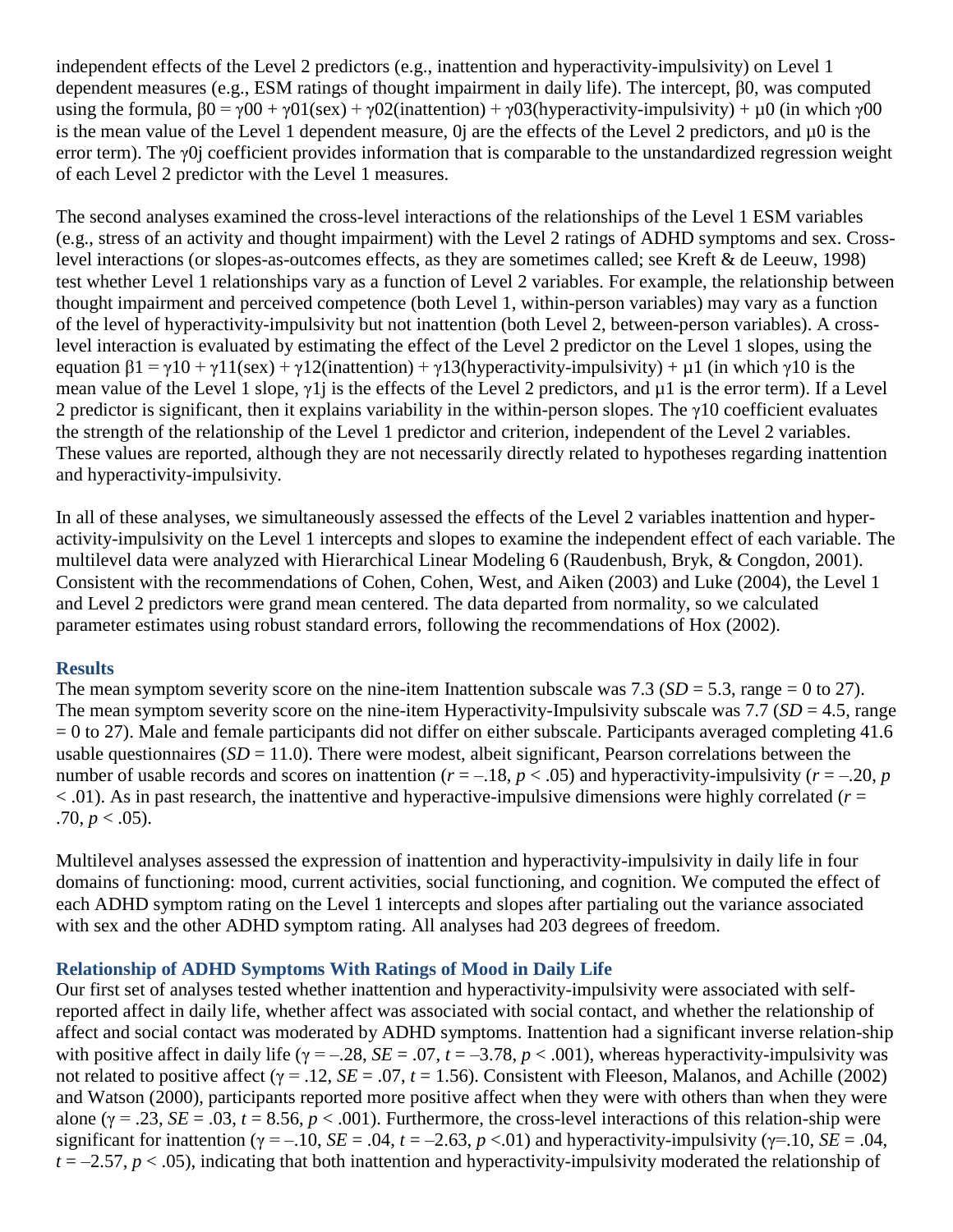social contact and positive affect— although, notably, in opposite directions. As displayed in Figure 1a, high levels of inattention are associated with decreased reports of positive affect in daily life. However, the relationship of social contact and positive affect tends to reverse at high levels of inattentiveness, indicating that inattentive participants surprisingly reported more positive affect when they were alone than when they were with others. As seen in Figure 1b, hyperactivity-impulsivity was unrelated to positive affect when participants were alone but positively associated when with others. Note that a numerical scale is not presented on the abscissa because centering makes the scores no longer correspond to the original scale anchor points. However, participants endorsed the entire range of scores on every variable, so the abscissa represents the full range of the variable.

Consistent with the findings for positive affect, participants who were high in inattentiveness reported more negative affect in daily life (γ = .30, *SE* = .09, *t* = 3.48, *p* < .01), whereas hyperactivity-impulsivity was unrelated to negative affect ( $\gamma$ = -.02, *SE* =.09, *t* = -.26). Overall, participants reported more negative affect when they were alone than when they were with others ( $\gamma = -0.24$ , *SE*= .02, *t*= 11.86,*p* <.001). In contrast to the findings for positive affect, however, neither of the cross-level interactions with inattention ( $\gamma = -0.04$ ,  $SE = 0.03$ ,  $t = -1.33$ ) or with hyperactivity-impulsivity ( $\gamma = -0.02$ ,  $SE = 0.03$ ,  $t = -0.66$ ) was significant, indicating that the relationship of social contact and negative affect did not change across levels of ADHD symptoms.



We next examined the relationship between self-reported mastery of competence in one's current activity and ratings of affect in daily life. Competence was associated with higher levels of positive affect ( $γ = .10$ , *SE* = .01,  $t = 11.71$ ,  $p < .001$ ). However, the cross-level inter-actions for inattention ( $\gamma = -.02$ ,  $SE = .01$ ,  $t = -1.35$ ) and hyperactivity-impulsivity (γ=.01, *SE*=.01, *t* =.35) were not significant, indicating that ADHD symptoms did not moderate the relationship of self-perceived competence and positive affect and that the inverse relationship of inattention and positive affect reported above was not influenced by perceived competence.

Similar to the results for positive affect, participants reported more negative affect when they felt less competent at the task in which they were engaged ( $\gamma = -0.08$ ,  $SE = .01$ ,  $t = -11.98$ ,  $p < .001$ ). However, the crosslevel interactions for inattention ( $\gamma = -0.01$ ,  $SE = 0.01$ ,  $t = -0.54$ ) and hyperactivity-impulsivity ( $\gamma = -0.01$ ,  $SE = 0.01$ ,  $t = 0.01$ =.45) were not significant, indicating that ADHD symptoms did not moderate the relationship of competence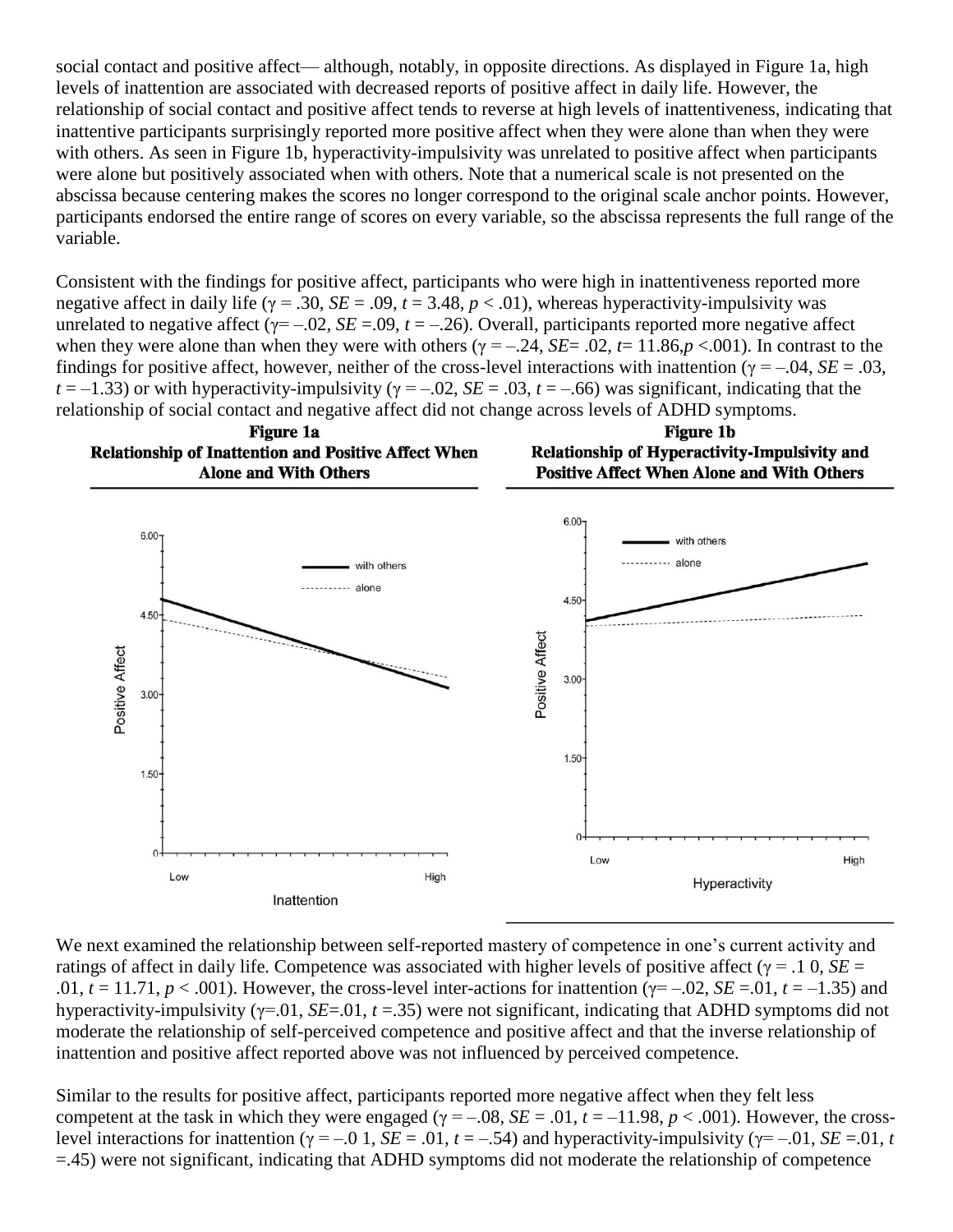and negative affect and that the relationship of inattention and negative affect was not influenced by perceived competence.





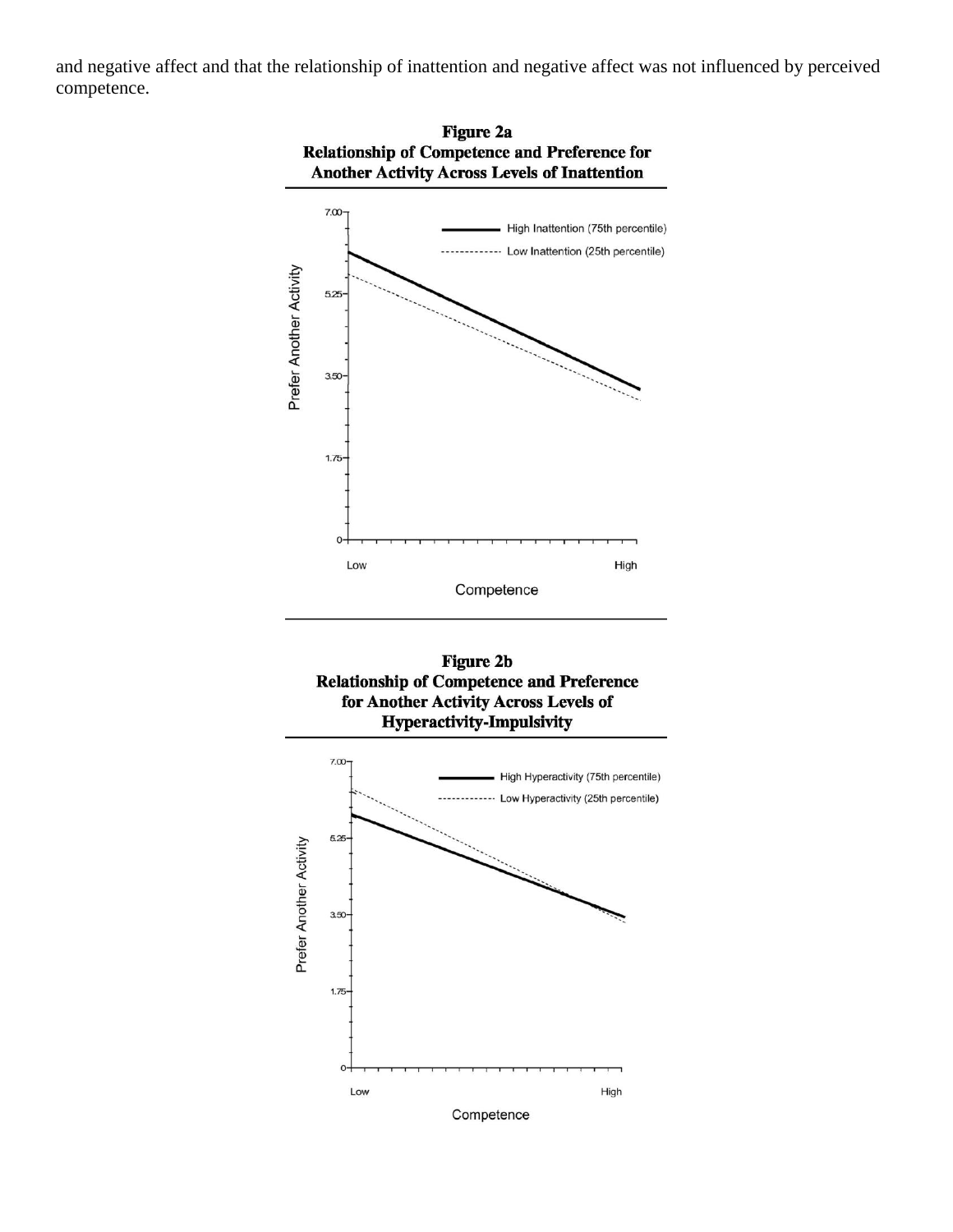### **Relationship of ADHD Symptoms With Experience of Daily Activities**

In the second set of analyses, we examined if inattention and hyperactivity-impulsivity were associated with competence, stress, and enjoyment reported during daily activities. Neither inattention (γ= –.01, *SE* = .17, *t* = – .06) nor hyperactivity-impulsivity ( $\gamma = -.18$ ,  $SE = .15$ ,  $t = -1.17$ ) was associated with the ESM index of competence in the current activity. Note that ratings of competence were unrelated to social contact (γ = .12, *SE*  $= .07$ ,  $t = 1.59$ ), and neither the cross-level interaction for inattention ( $\gamma = -.07$ ,  $SE = .13$ ,  $t = -.53$ ) nor for hyperactivity-impulsivity ( $\gamma = .12$ , *SE* = .12, *t* = 1.02) was significant for this relationship.

Neither ratings of inattention (γ=.09, *SE*=.06, *t*= 1.40) nor hyperactivity-impulsivity (γ = –.0 1, *SE* = .06, *t* = .12) was associated with the ESM index of activity stress. Inattention was inversely related to the degree to which the participants liked the activity at the time of the beep ( $\gamma = -1.19$ , *SE* = .07, *t* = -2.54, *p* < .0 1), although hyperactivity-impulsivity was unrelated ( $\gamma$  = .10, *SE* = .08, *t* = 1.32). There was a significant Level 1 relationship between competence in the current activity and liking the current activity ( $\gamma = .19$ , *SE* = .01, *t* = 13.37,  $p < .001$ ), indicating that people reported more enjoyment from activities at which they felt competent. The cross-level interaction for inattention was not significant ( $\gamma = -0.01$ ,  $SE = 0.01$ ,  $t = -0.67$ ), indicating that the relationship of competence and liking the activity was not moderated by inattention. However, the cross-level interaction for hyperactivity-impulsivity ( $\gamma = .02$ ,  $SE = .01$ ,  $t = 1.97$ ,  $p < .05$ ) was significant, indicating that the impact of self-perceived competence on liking an activity was less pronounced at high levels of hyperactivityimpulsivity than at low levels. In other words, the enjoyment that hyperactive-impulsive participants felt during activities was less affected by a lack of mastery.

Similarly, inattention was marginally related to the preference for another activity at the time of the beep ( $\gamma$  = .16,  $SE = .08$ ,  $t = 1.90$ ,  $p < .10$ ), although hyperactivity-impulsivity was not ( $\gamma = -.04$ ,  $SE = .09$ ,  $t = .54$ ). There was a significant inverse Level 1 relationship between competence and preference for a different activity ( $\gamma = -$ .21,  $SE = .01$ ,  $t = -22.99$ ,  $p < .001$ ), indicating that decreased self-reported competence was associated with greater preference for another activity. The cross-level interaction for inattention was not significant ( $\gamma = 0.01$ ,  $SE = .0$  1,  $t = .87$ ) (see Figure 2a). As seen in Figure 2b, however, the cross-level interaction for hyperactivityimpulsivity ( $\gamma = 0.04$ , *SE* = .0 1, *t* = 3.34, *p* < .0 1) was significant, indicating that a lack of mastery or competence did not influence preference for another activity as much for people high on hyperactivityimpulsivity than for people low on hyperactivity-impulsivity.

#### **Relationship of ADHD Symptoms With Ratings of Cognitive Impairment**

The next analyses examined the expression of ADHD symptoms on cognitive functioning in daily life. Not surprising, but importantly, inattention was associated with self-reported cognitive impairment in daily life ( $\gamma$  = .34,  $SE = .09$ ,  $t = 3.73$ ,  $p < .001$ ). However, ratings of hyperactivity-impulsivity were not associated with thought problems ( $\gamma = .07$ , *SE* = .09, *t* = .75). In general, participants reported more thought impairment during stressful activities ( $\gamma$  =.28, *SE* =.02,  $t = 15.11$ ,  $p < .001$ ). The cross-level interaction of this relationship was significant for hyper-activity-impulsivity ( $\gamma = -.06$ ,  $SE = .03$ ,  $t = -2.18$ ,  $p < .05$ ) but not for inattention ( $\gamma = .02$ ,  $SE = .03$ ,  $t = .62$ ). These results indicate that the main effect of inattention on cognitive impairment was not moderated by the stressfulness of the activity (see Figure 3a). As seen in Figure 3b, stress from the current activity had a greater impact on cognition in people low in hyperactivity-impulsivity than in people high in hyperactivity-impulsivity.

There was a significant Level 1 relationship between ratings of competence in the current activity and thought impairment ( $\gamma$ = -.11, *SE*=.01, *t*= 12.54,*p* <.001), indicating that participants reported more thought impairment during tasks in which they felt less competent. The cross-level interaction of this relationship was significant for hyperactivity-impulsivity ( $\gamma = .02$ , *SE* = .0 1, *t* = 2.39, *p* < .05) but not for inattention ( $\gamma = -.01$ , *SE* = .01, *t* = .39) (see Figures 4a and 4b). Thus, the main effect of inattention on cognitive impairment in daily life was not affected by self-perceived competence (Figure 4a). However, changes in competence did not influence cognition in high hyperactive-impulsive participants to the extent that it did for low hyperactive-impulsive participants. Participants also reported less cognitive impairment when they were with others than when they were alone ( $\gamma$ = –.09, *SE*=.04, *t* = –2.25,*p* <.05); however, the cross-level interactions of this relationship were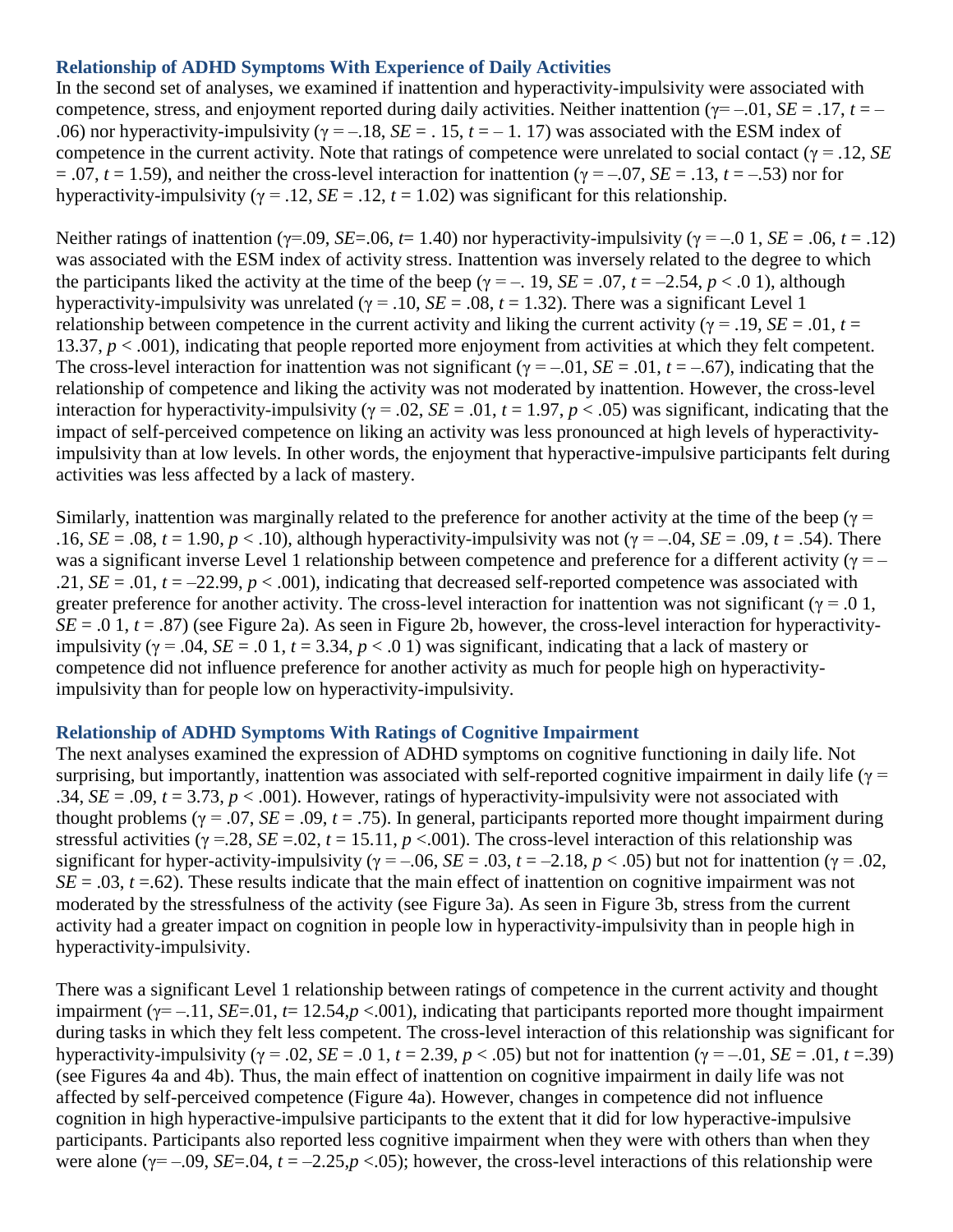not moderated by either inattention (γ = .0 1, *SE* = .05, *t* = .25) or hyperactivity-impulsivity (γ = -.02, *SE* = .05, *t*  $=-.43$ ).



#### **Relationship of ADHD Symptoms With Ratings of Social Functioning in Daily Life**

The final set of analyses examined the relationship of ADHD symptoms with social functioning in daily life. Inattention was significantly related to ratings of impairment in social functioning ( $\gamma = 0.18$ , *SE* = .07, *t* = 2.56, *p* < .05), whereas hyperactivity-impulsivity was not ( $\gamma = -0.08$ , *SE* = .07, *t* = −1. 10). Neither inattention ( $\gamma = .03$ ,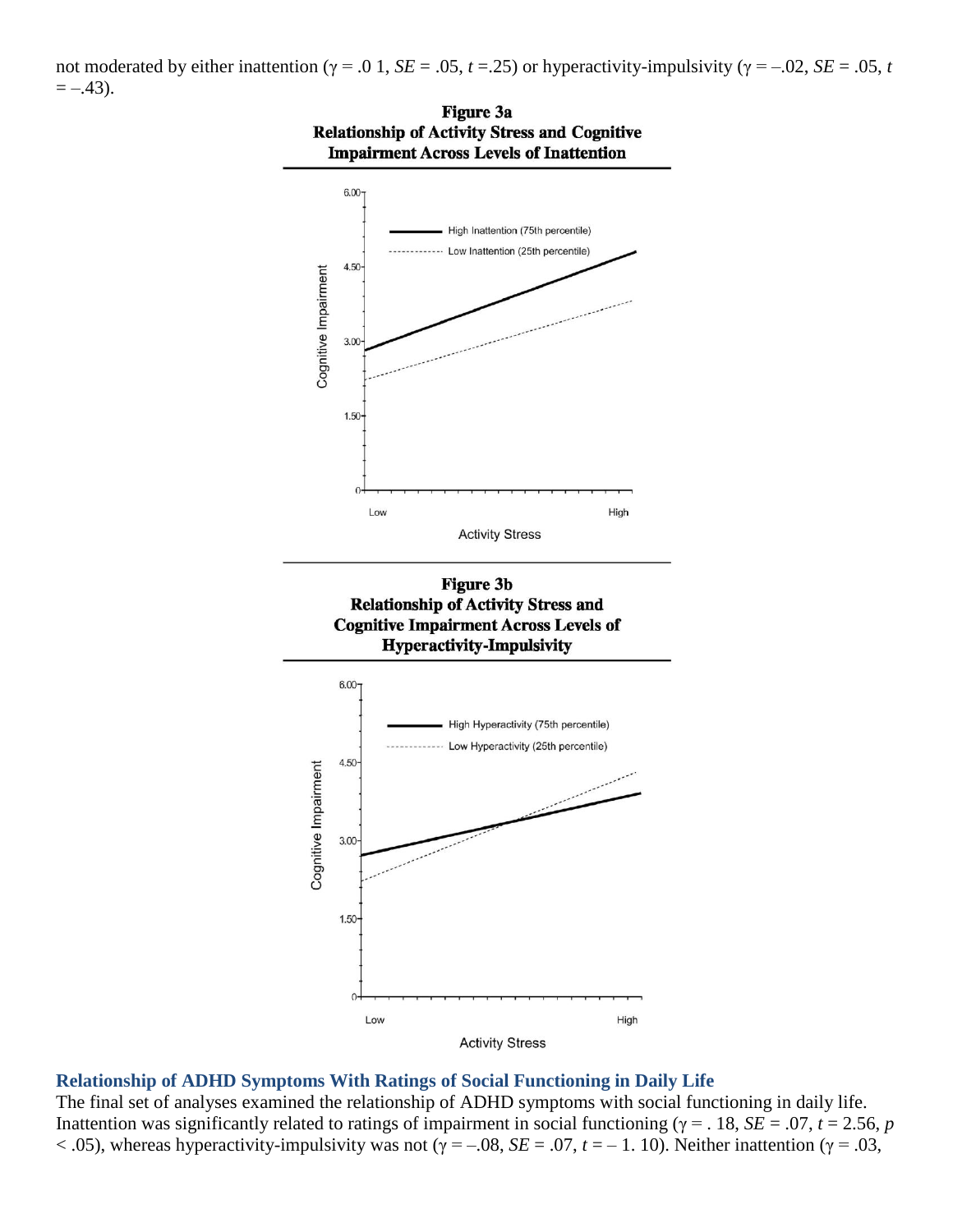*SE* = .10, *t* = .29) nor hyperactivity-impulsivity ( $\gamma$  = -.12, *SE* = .10, *t* = -1.18) was associated with scores on the social isolation index. Likewise, neither inattention ( $\gamma = -.03$ ,  $SE = .02$ ,  $t = -1.4$  1) nor hyperactivityimpulsivity ( $\gamma$  = .02, *SE* = .02, *t* = .86) was associated with the proportion of time that participants reported being with others.





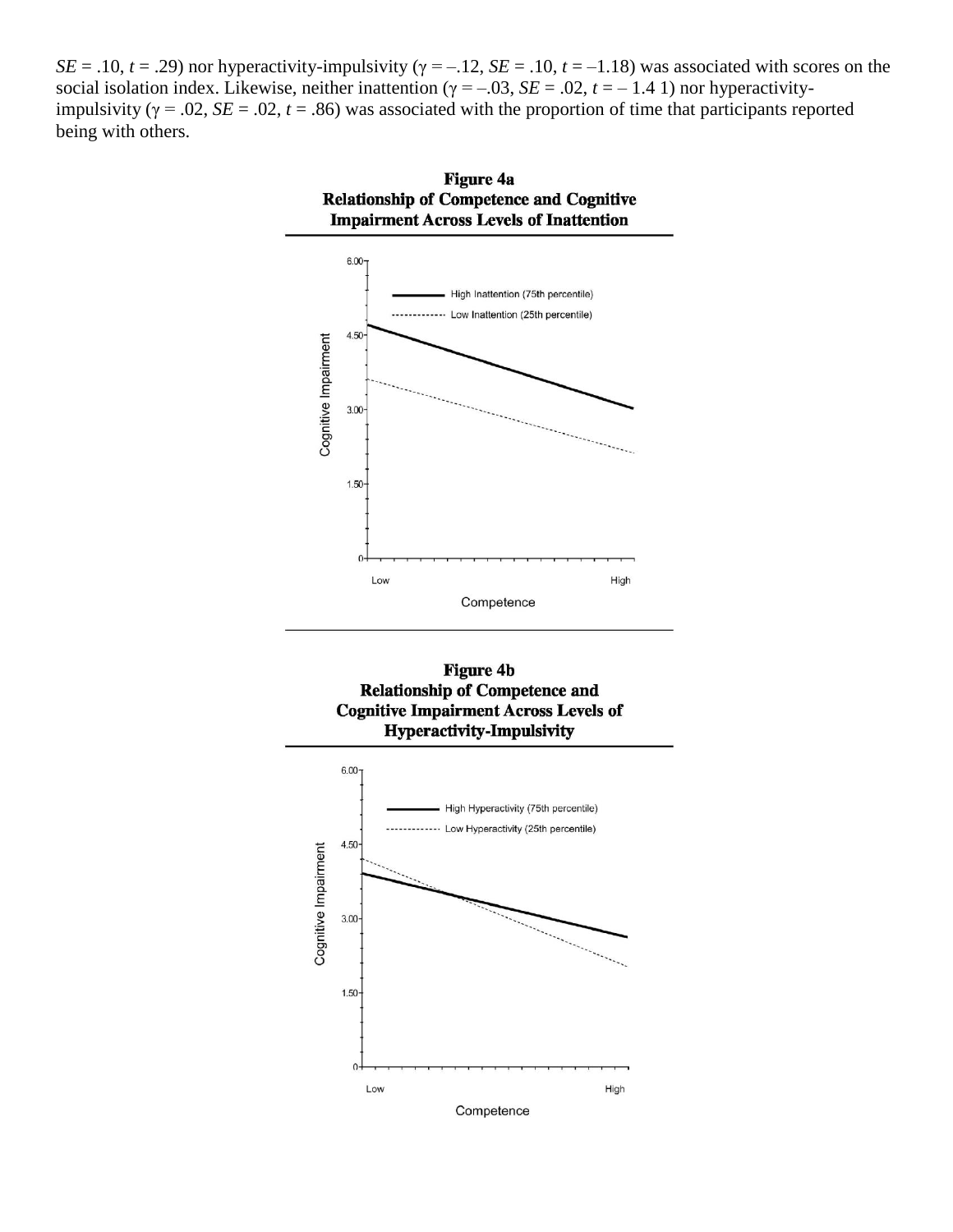### **Discussion**

The present study examined the impact of inattentive and hyperactive-impulsive symptoms on daily life experience across multiple domains and in relationship to appraisals and contextual variables. The ADHD symptom dimensions related differently to daily experiences. Increasing inattentive symptoms were related to indices of general distress, including decreased positive affect and increased negative affect, and these relationships were not moderated by social contact, satisfaction with current activities, concentration, or social context.

Hyperactive-impulsive symptoms were unrelated to overall affective states and self-reported concentration problems. Increasing levels of hyperactive-impulsive symptoms, however, were related to greater positive affect when people were with others but not when alone. In addition, increasing levels of these self-reported symptoms were associated with more persistent ratings of activity satisfaction and concentration problems regardless of perceived competence and stress. Whereas people with increased inattentive symptoms were likely to experience the world as consistently more distressing, people with increased hyperactivity-impulsivity were less likely to be influenced by their current context or their appraisals of their own competence.

These data, therefore, provide support for the predictive validity of ADHD symptoms along a continuum with respect to daily life functioning. Though the DSM-IV symptom lists were constructed with clinical populations in mind, these results suggest that there is meaningful variation in daily functioning associated with these symptom dimensions across a range of severity. This is especially apparent for inattentive symptoms, which are correlated with cognitive impairments and other categories of impairment. The predictive properties of hyperactive-impulsive symptoms are less straightforward. They appear to be associated with fewer self-reported problems in daily functioning but also less sensitivity to contextual factors. People high in hyperactivityimpulsivity may, therefore, be more likely to have a "bull in the china shop" approach—moving through daily life with less sensitivity to situational and intrapersonal variables.

Our findings also provide support for the use of ESM and multilevel modeling. Within this first adult study of inattention and hyperactivity-impulsivity using ESM, we found important effects when taking cross-level interactions into account. Specifically, the effects of hyperactivity-impulsivity symptoms were often absent when considering overall ratings. Cross-level interactions with respect to ratings, however, allowed us to examine the impact of context on ratings across a range of symptom severity. Importantly, when we considered the impact of other contextual and appraisal variables via these interactions (competence, stress), important effects emerged. These findings support the use of multilevel modeling in analyzing complex nested data where important interaction effects will not emerge when only bivariate analyses are conducted.

In addition to expanding knowledge of ADHD symptoms in adults, these findings also raise several important questions. The first concerns the frequently found high correlation between inattentive and hyperactiveimpulsive symptoms. We controlled for this correlation by partialing out the effects for each symptom dimension and found that, to some extent, high levels of inattentive versus hyperactive-impulsive symptoms were associated with different profiles of daily life experience. Thus, although highly correlated, each dimension accounted for significant independent variance. Given this finding, the oft-cited high correlations between these symptom dimensions in studies of adult self-reports may disguise the unique attributes of each symptom list. Though shared method variance may account for some of the tendency for these symptoms to correlate highly in adult samples, a recent study found that high correlations remained whether symptom items were presented together or intermixed with other types of items (Mitchell, Knouse, Nelson-Gray, & Kwapil, 2006). Thus, these symptom dimensions may truly co-occur in nature as outlined in theoretical models of the disorder (e.g., Barkley, 1997). The current study goes further by demonstrating the importance of considering the independent variation in each dimension and its associations with various important activities in daily life.

Our findings also raise questions regarding other traits or dimensions that may be associated with inattentive and hyperactive-impulsive symptoms. As mentioned in the introduction, hyperactivity-impulsivity has been associated with extraversion in prior research (Parker et al., 2004). Parker et al. (2004) also found that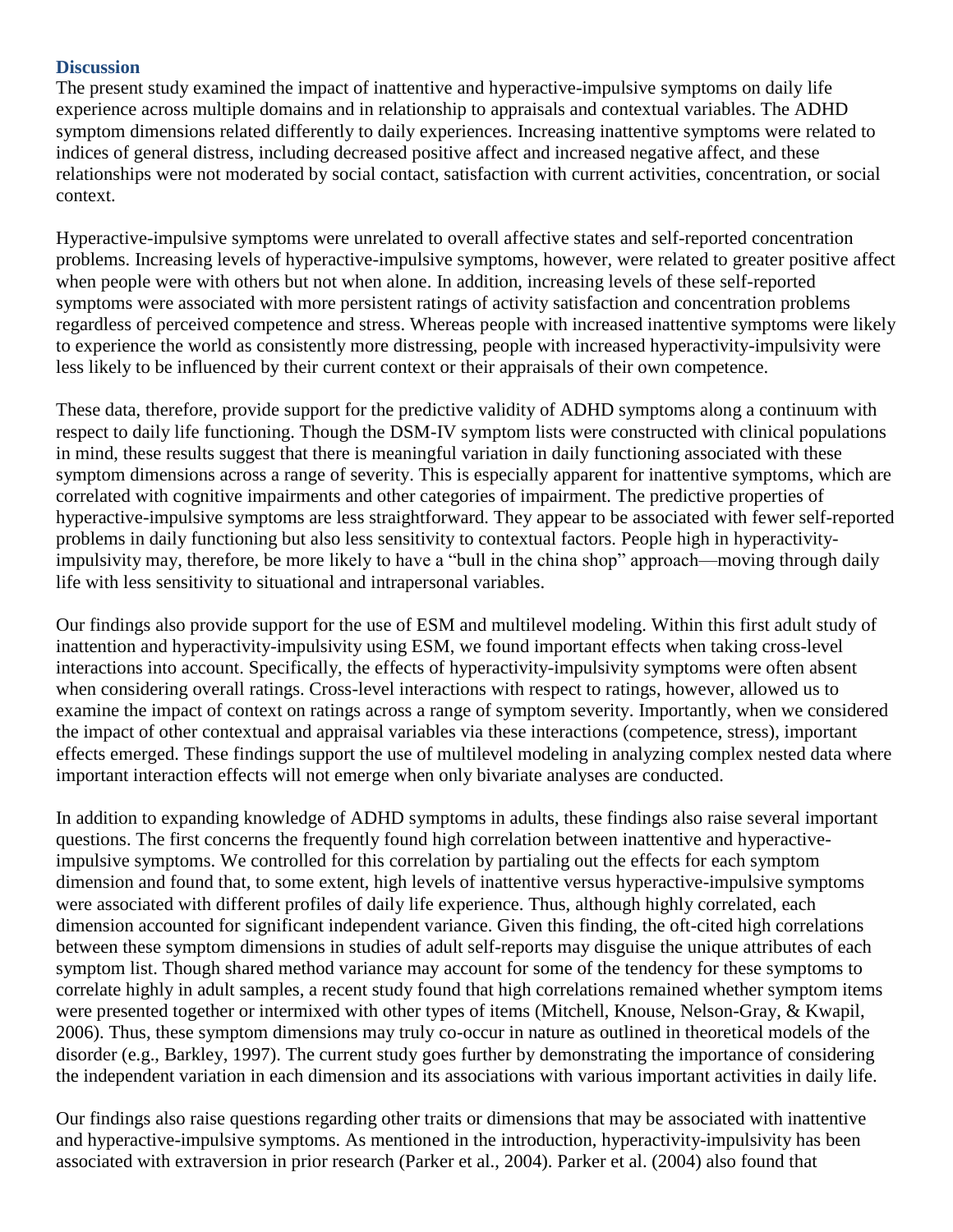inattention is associated with neuroticism—a result consistent with our findings of association between inattention and general distress. These dimensions, however, are also associated with other disorders that can co-occur or mimic ADHD symptoms (e.g., depression, anxiety). Subsequent studies using multilevel modeling will enable us to examine the independent contributions of ADHD symptoms to daily life experience apart from those of other disorders.

Our findings raise questions about the measurement of ADHD symptoms in adults. In comparison to the adult literature, there are far more data concerning the expression of inattentive and hyperactive-impulsive symptoms in children. The DSM-IV criteria generally used in research on adult ADHD were developed to assess children specifically and many researchers have questioned their developmental appropriateness for measuring ADHD in adults (Faraone, Biederman, & Mick, 2006). The hyperactive-impulsive symptoms seem especially developmentally inappropriate and have been criticized as not capturing "adult" forms of this dimension (e.g., subjective feelings of restlessness, excessive talking; Barkley, 2006). If the inattentive symptom list is more sensitive to the disorder in adults than is the hyperactive-impulsive symptom list—perhaps because of the former's reliance on subjective experience—this may explain why we found inattentive symptoms to be associated with greater impairment. More developmentally appropriate measures of hyperactivity-impulsivity may be associated with greater impairments in daily life.

Future studies should consider alternative items that may enhance the ability to detect ADHD in adults while also evaluating their relationship to functioning in major life activities.

Though our results do not have direct clinical relevance because of the use of a general population sample, they raise intriguing questions that could be addressed in future clinical studies. The study provides preliminary evidence that self-reports of ADHD symptoms have predictive validity for functioning measured in the moment. In terms of clinical presentation, future studies could examine whether more client distress is associated with inattentive symptoms than with hyperactive-impulsive symptoms. Clinical knowledge about the associated features of ADHD (e.g., substance use, academic problems, and relationship problems) suggests additional areas that can be measured using future ESM data collection. Finally and most important, our study provides "proof of concept" that ESM can be feasibly and profitably applied to research examining ADHD in adults.

Our findings should be considered in light of their limitations. As mentioned above, we used a nonclinical sample, thus limiting the direct clinical relevance of our findings. Second, our sample was predominantly female, whereas the gender proportion in self-referred clinical samples is more balanced (Biederman, Faraone, Monuteaux, Bober, & Cadogen, 2004).

This study presents the first evidence of the impact of ADHD symptoms on self-reported in-the-moment daily functioning in a sample of adults. Our results suggest that this relationship depends on which symptom dimensions are being considered. Future studies must elucidate the high correlation between these dimensions, their overlap with other trait dimensions, and the measurement issues associated with adult ADHD symptoms.

# **References**

Affleck, G., Zautra, A., Tennen, H., & Armeli, S. (1999). Multilevel daily process designs for consulting and clinical psychology: A preface for the perplexed. Journal of Consulting and Clinical Psychology, 67, 746-754. American Psychiatric Association. (2000). Diagnostic and statistical manual of mental disorders (4th ed., text rev.). Washington, DC: Author.

Barkley, R. A. (1991). The ecological validity of laboratory and analogue assessments of ADHD symptoms. Journal of Abnormal Child Psychology, 19, 149-178.

Barkley, R. A. (1997). Behavioral inhibition, sustained attention, and executive functions: Constructing a unifying theory of ADHD. Psychological Bulletin, 121, 65-94.

Barkley, R. A. (Ed.). (2006). Attention-Deficit Hyperactivity Disorder: A handbook for diagnosis and treatment (3rd ed.). New York: Guilford.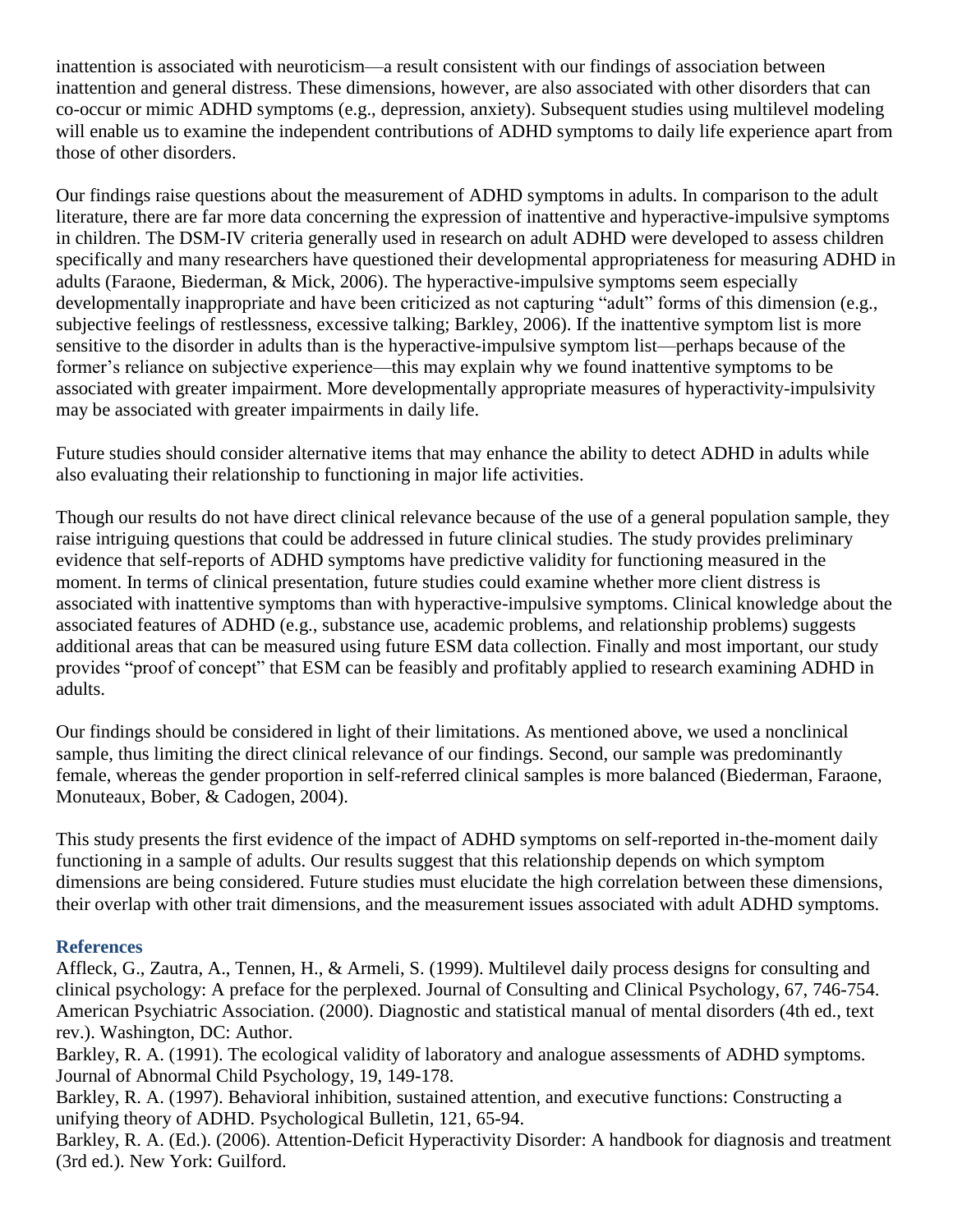Barkley, R. A., Fischer, M., Smallish, L., & Fletcher, K. (2002). The persistence of attention-deficit/ hyperactivity disorder into young adulthood as a function of reporting source and definition of disorder. Journal of Abnormal Psychology, 111, 279-289.

Barkley, R. A., Fischer, M., Smallish, L., & Fletcher, K. (in press). Young adult outcome of hyperactive children: Adaptive functioning in major life activities. Journal of the American Academy of Child and Adolescent Psychiatry.

Barkley, R. A., Murphy, K. R., & Kwasnik, D. (1996). Psychological adjustment and adaptive impairments in young adults with ADHD. Journal of Attention Disorders, 1, 41–54.

Biederman, J., Faraone, S. V., Monuteaux, M. C., Bober, M., & Cadogen, E. (2004). Gender effects on Attention-Deficit/Hyperactivity Disorder in adults, revisited. Biological Psychiatry, 55, 692-700.

Biederman, J., Faraone, S. V., Spencer, T. J., Mick, E., Monuteaux, M. C., & Aleardi, M. (2006). Functional impairments in adults with self-reports of diagnosed ADHD: A controlled study of 100 1 adults in the community. Journal of Clinical Psychiatry, 67,524-540.

Biederman, J., Faraone, S. V., Spencer, T., Wilens, T., Norman, D., Lapley, K. A., et al. (1993). Patterns of psychiatric comorbidity, cognition, and psychosocial functioning in adults with Attention Deficit Hyperactivity Disorder. American Journal of Psychiatry, 150,1792-1798.

Cohen, J., Cohen, P., West, S. G., & Aiken, L. S. (2003). Applied multiple regression/correlation analysis for the behavioral sciences (3rd ed.). Mahwah, NJ: Lawrence Erlbaum.

Costa, P. T., & McCrae, R. R. (1992). NEO PI-R: Professional manual. Odessa, FL: Psychological Assessment Resources.

Csikszentmihalyi, M., & Larson, R. (1987). Validity and reliability of the experience-sampling method. Journal of Nervous and Mental Disease, 175, 526-536.

deVries, M. (1992). The experience of psychopathology: Investigating mental disorders in their natural settings. Cambridge, UK: Cambridge University Press.

DuPaul, G. J., Power, T. J., Anastopoulos, A. D., & Reid, R. (1998). ADHD Rating Scale-IV: Checklists, norms, and clinical interpretation. New York: Guilford.

Faraone, S. V., Biederman, J., & Mick, E. (2006). The age-dependent decline of attention deficit hyperactivity disorder: A meta-analysis of follow-up studies. Psychological Medicine, 36, 159-165.

Feldman-Barrett, L., & Barrett, D. J. (2004). The Experience Sampling Program (v. 2.0) [Computer software]. Retrieved August 5, 2004, from<http://www2.bc.edu/~barretli/esp/>

Fischer, M., Barkley, R. A., Smallish, L., & Fletcher, K. (2002). Young adult follow-up of hyperactive children: Self-reported psychiatric disorders, comorbidity, and the role of childhood conduct problems. Journal of Abnormal Child Psychology, 30, 463-475.

Fleeson, W., Malanos, A. B., & Achille, N. M. (2002). An intraindividual process approach to the relationship between extraversion and positive affect: Is acting extraverted as "good" as being extraverted? Journal of Personality and Social Psychology, 83, 1409-1422.

Friedman, S. R., Rapport, L. J., Lumley, M., Tzelepis, A., Van Voorhis, A., Stettner, L., & Kakaati, L. (2003). Aspects of social and emotional competence in adult attention- deficit/hyperactivity disorder. Neuropsychology, 17, 50-58.

Hox, J. (2002). Multilevel analysis: Techniques and applications. Mahwah, NJ: Lawrence Erlbaum. Hoza, B., Gerdes, A. C., Hinshaw, S. P., Arnold, L. E., Pelham, W. E., Molina, B., et al. (2004). Selfperceptions of competence in children with ADHD and comparison children. Journal of Consulting and Clinical Psychology, 72, 382-391.

Intel Corporation. (2004). iESP [computer software]. Retrieved from [http://seattleweb.intel](http://seattleweb.intel-research.net/projects/ESM/iESP.html)[research.net/projects/ESM/iESP.html](http://seattleweb.intel-research.net/projects/ESM/iESP.html)

Knouse, L. E., Bagwell, C. L., Barkley, R. A., & Murphy, K. R. (2005). Accuracy of self-evaluation in adults with Attention-Deficit Hyperactivity Disorder: Evidence from a driving study. Journal of Attention Disorders, 8, 221-234.

Kreft, I., & de Leeuw, J. (1998). Introducing multilevel modeling. London: Sage.

Lahey, B. B., Applegate, B., McBurnett, K., Biederman, J., Greenhill, L., Hynd, G. W., et al. (1994). DSM-IV field trials for attention deficit/hyperactivity disorder in children and adolescents. American Journal of Psychiatry, 151, 1673–1685.